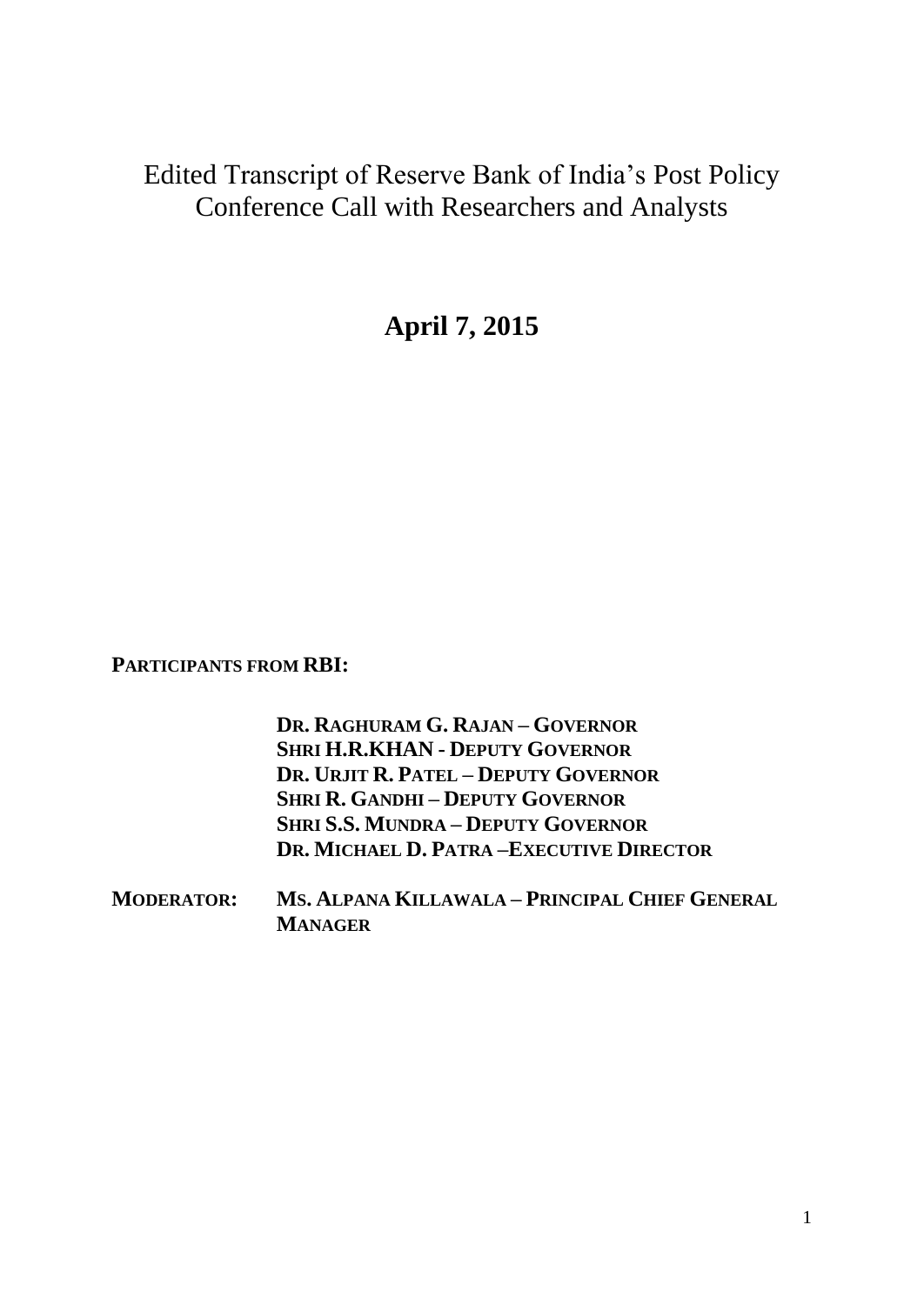| <b>Moderator:</b>                           | Ladies and Gentlemen, good day and welcome to the Reserve Bank of India Conference Call<br>on First Bi-monthly Monetary Policy, 2015-16. As a reminder, all participant lines will be in<br>the listen-only mode, and there will be an opportunity for you to ask questions after the<br>presentation concludes. Should you need assistance during the conference call, please signal an<br>operator by pressing '*' then '0' on your touch tone phone. Please note that this conference is<br>being recorded.                                                                                                                                                                                                                                                                                                |
|---------------------------------------------|---------------------------------------------------------------------------------------------------------------------------------------------------------------------------------------------------------------------------------------------------------------------------------------------------------------------------------------------------------------------------------------------------------------------------------------------------------------------------------------------------------------------------------------------------------------------------------------------------------------------------------------------------------------------------------------------------------------------------------------------------------------------------------------------------------------|
|                                             | I now hand the conference over to Ms. Alpana Killawala. Thank you and over to you Ma'am.                                                                                                                                                                                                                                                                                                                                                                                                                                                                                                                                                                                                                                                                                                                      |
| Alpana Killawala:                           | Thank you, Shyma and welcome to all. Since there are no questions in link, we will<br>straightaway start with online questions. Okay, Shyma, you can begin with the queue.                                                                                                                                                                                                                                                                                                                                                                                                                                                                                                                                                                                                                                    |
| <b>Moderator:</b>                           | Thank you, Ma'am. Ladies and Gentlemen, we will now begin with the question-and-answer<br>session.                                                                                                                                                                                                                                                                                                                                                                                                                                                                                                                                                                                                                                                                                                            |
| <b>Sandeep Bagla:</b><br><b>Trust Group</b> | I have just one question; I saw that the point inflation in March 2016 end is at 5.8%. So my<br>question is that for policy rate setting, is it relevant to look at the point inflation at the end of a<br>period or the average expected inflation during the period, because looking at a point inflation<br>might give the wrong picture; the average could be 5% while the point inflation in March<br>could be 5.8% so what is relevant?                                                                                                                                                                                                                                                                                                                                                                 |
| Dr. Raghuram G. Rajan:                      | This is Raghu Rajan. Let me ask Dr. Michael Patra to take this question.                                                                                                                                                                                                                                                                                                                                                                                                                                                                                                                                                                                                                                                                                                                                      |
| Dr. Michael Patra:                          | We have provided the whole path of inflation during the year in the policy document and in the<br>Monetary Policy Review we have given you a path of inflation for 2 years ending in 2016-17.<br>So we take the whole path of inflation into consideration. And as we mentioned, there are<br>frictional factors and transient factors like base effects and seasonal effects that will<br>characterize this path going forward. So it is not that we are targeting only 5.8%, we are<br>targeting the whole evolution of inflation over 2 years.                                                                                                                                                                                                                                                             |
| <b>Kaushik Das:</b><br><b>Deutsche Bank</b> | I have two questions: The first question is what is the potential growth rate that RBI is<br>considering in its model to decide on future monetary policy action? And the second is<br>regarding transmission. What we saw in the last easing cycle is that in 2012-13 we had a 125<br>basis points repo rate cut, significant cut in CRR as well from 6% to 4%, and all we got was a<br>50 basis points cut in bank lending rate. So this time around the bank lending rate cuts will<br>happen probably but by a very small amount. So even if we achieve a 50 basis points cut in<br>lending rate through the course of the monetary policy cycle this time around, do you think<br>that is enough to kind of support economic recovery more from the investment side rather than<br>the consumption side? |
| Dr. Raghuram G. Rajan:                      | Let me start with your question then turn the potential growth question to Michael again. What<br>is important is that when we cut the interest rates there should be a sense that the deposit rates<br>that are available to banks are commensurate with our interest rate cut. In other words if we are<br>cutting interest rates and inflation stays really high, it may be difficult for banks to cut deposit<br>rates. So we cannot outrun the pace of disinflation as we bring down interest rates because<br>transmission will simply not happen simply because banks will not have the room to cut<br>interest rates. That has not been the case so far and you have seen a number of banks cut their                                                                                                 |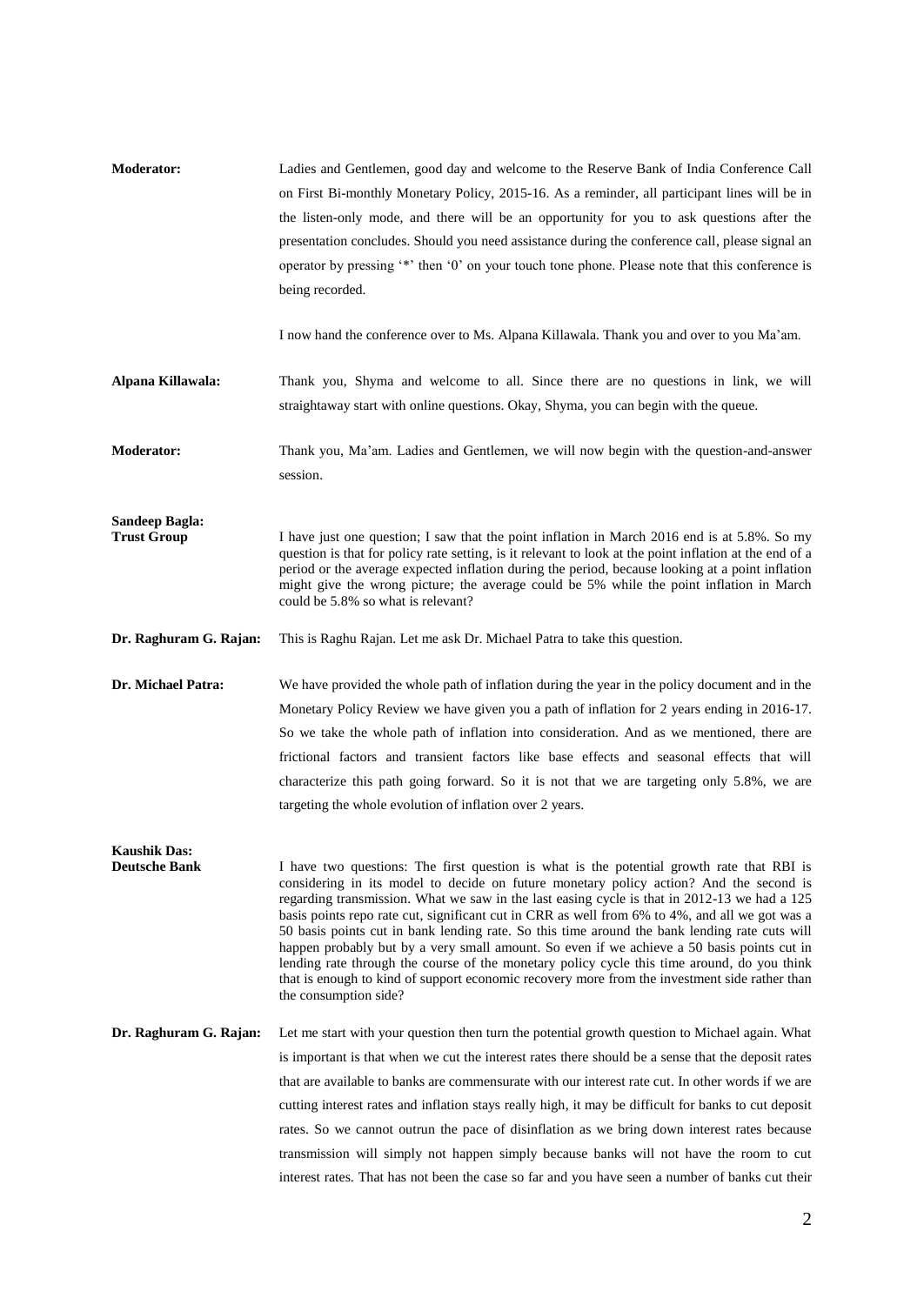deposit rates. Now the question is how much time does it take for those cuts to feed into the lending rates? Two factors play in favour of that happening sooner rather than later - one is the fact that credit growth has been tepid so banks are sitting on tremendous amounts of liquidity which they can deploy today in more lending, and as SBI Chairman said, there is some evidence that the lending is also picking up. Second, markets themselves are willing to lend at lower rates, and as a result, if the banks do not start cutting lending rates they will find themselves increasingly disintermediated and clearly that will be detrimental to profit. So my sense is the pass-through will happen more readily this time partly because of the first point I made it is accompanied by a significant reduction in CPI inflation. Remember, the previous time around there is more of a focus on WPI inflation while CPI inflation was still relatively high. That is different this time.

- **Dr. Urjit R. Patel:** Just to add to that that the previous cycle of easing was prematurely truncated in part because of the US Fed policy tantrums that ensued and therefore the full pass-through could not be effected for the reasons that you are well aware of.
- **Dr. Michael Patra:** First of all, let me clarify that for the purpose of monetary policy setting, it is most important to know what the level of potential output is and potential growth is just the growth of that potential output; potential output tells you where on the business cycle you are and therefore how to position policy. We have addressed this in the Monetary Policy Report. The important thing to note is that potential output is always difficult to measure, and when you have just sixteen quarters of data it becomes even more difficult. So what we have tried to do is not to approach it in a structural sense in terms of what contributions labour and capital and productivity do. But we have tried to estimate some sort of trend given this limited history of the data, and we give you various versions of trend estimations in the Monetary Policy Review and they give us estimates of trend growth rates in the range of 7.7% to 8% and that is why we have chosen 7.8% as the most feasible trend rate of growth for the economy going forward. As we gather more history and more information on the new GDP series, we will work out potential output and we will release it in the public domain.

**Doad Manpreet Kaur: Mecklai Financial** Sir my question is on the increasing corporate vulnerability, recently. We got this data that the ECB has increased by 19 billion only in the quarter of December, and Sir looking at the hedging ratio which has been declining since 2014 like 50% it was in July-August 2014, which has decreased to 24% in April-August. So looking at the risk management proposal of the corporate has been on the negligible part. So can we expect RBI to come into the picture to increase any kind of risk management proposal for the corporate by the action of the policies? And Sir the second question is on the implementation of Basel III. If we are planning to increase the Basel III in the coming year, that also hinders the process in where the corporate can increase their focus on hedging because it adds an extra cost to them. So on that process what is your take on that?

- **Dr. Raghuram G. Rajan:** Let me ask Mr. Khan to respond to the question on ECBs.
- **Shri H. R. Khan:** I am not sure the data you gave of 19 billion in one quarter how far it is correct, I do not think that is correct information. In any case we have an implicit ceiling in our minds and the last 2- 3 years the ECB borrowings have been within that ceiling. Although the external borrowings are increasing, as a percentage of GDP for ECBs we are one of those countries which is not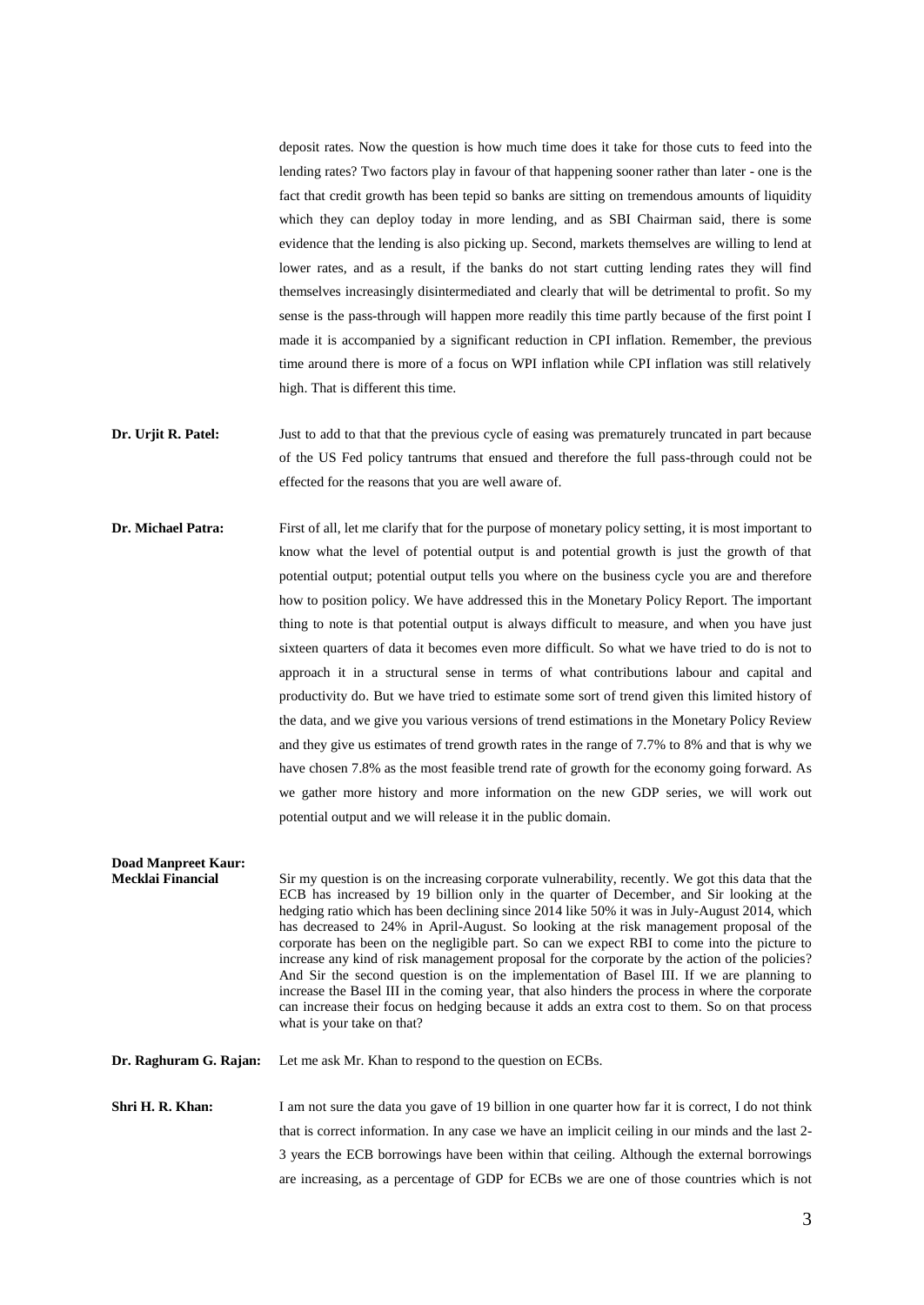very high. But nevertheless we have articulated number of times that this unhedged exposure can have a firm level risk as well as more importantly systemic level risk. That is why from the prudential side we have laid down guidelines in terms of additional provisioning and additional capital charge. The issue which boils down is that how do we capture the information, that is why a lot of suggestions have come which we are working on, whether you can bring it to CRILC, whether you can put it as a balance sheet disclosure through ICAI. So these are some of the steps we are thinking of how to get more information. I think that is what we are trying to do, but overall what you say that percentage of hedging remains low, we are encouraging people to hedge and also simultaneously, some of the steps we have taken including the step we have taken recently for expanding the option framework, for that also so that hedging increases. Efforts are on to increase more instruments for that. So I think multiple actions on different fronts will ensure that corporates hedge more, and as Governor has been emphasizing that people should not take "Stability of rupee for granted" and that should not lull them into complacency. This is what we have been telling.

- **Dr. Raghuram G. Rajan:** Also just to throw out a number, the net ECB that we have for 2014-15, April-January is just 4.6 billion.
- **Manpreet Kaur:** Sir it is on the December quarter recently, I just went through an article it was saying like quite a leading financial publication.
- **Dr. Raghuram G. Rajan:** You may be looking at approvals, you may be looking at only one side because what we really need for the stock is the net change and that is just 4.6 billion from April-January for 2014-15, which is relatively small numbers. I for one am not aware of a substantial explosion in ECBs and I do not think any of my colleagues are and I do not think the numbers bear that out. The thrust of your question was "Are we going to think of some draconian measures?" The answer is 'no' because what we would like to do is incentivize corporations to do more of it and perhaps find better ways for banks to monitor it and we will examine our regulations on that basis, but at this point I do not think there is a clear measure that is being contemplated in any way.
- **Manpreet Kaur:** Sir, the implementation of Basel-III is in process, we are saying that by 2019 we will be turning into Basel-III. In terms of that process if we see the hedging as to be followed by the corporate, here the RBI wants hedging to be motivated among the corporates to cover their risk and all. But if we have a Basel-III that becomes a hindrance process for the corporate to get into hedging and to hedge their exposures?
- **Shri R. Gandhi:** Basel-III related requirements are on the banks, not on the corporates.

**Manpreet Kaur:** Obviously, the bank would be incurring because again the bank has to keep an extra capital credit is required by the bank also, so even that would not incentivized for the corporates also to get into long-term hedging in?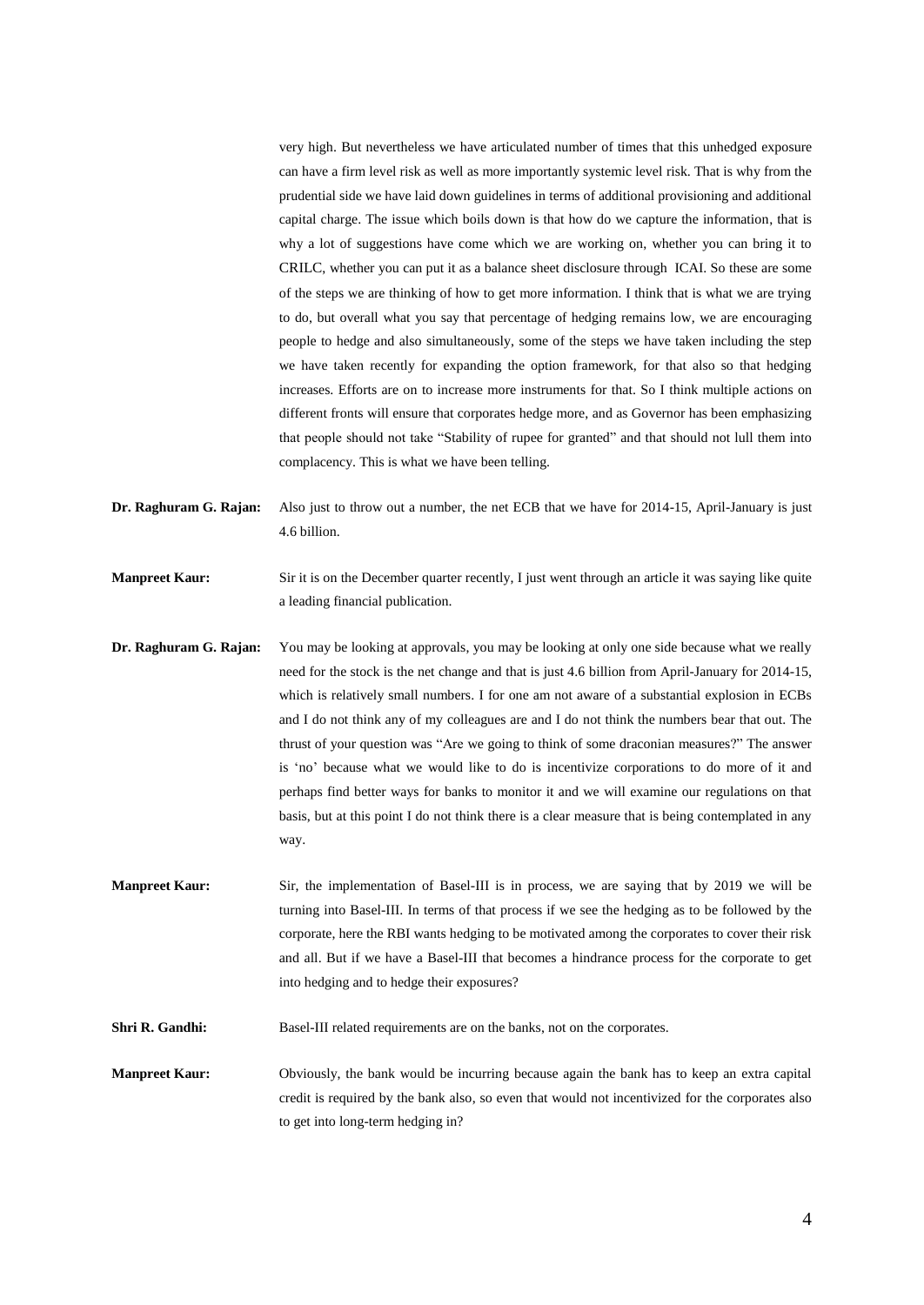| Shri R. Gandhi:                            | That is true, in the sense that banks will have to have additional capital for that costing they                                                                                                                                                                                                                                                                                                                                                                                                                                                                                                                                                                                                                                                                                                                                                                                                                                                                                                                                                        |
|--------------------------------------------|---------------------------------------------------------------------------------------------------------------------------------------------------------------------------------------------------------------------------------------------------------------------------------------------------------------------------------------------------------------------------------------------------------------------------------------------------------------------------------------------------------------------------------------------------------------------------------------------------------------------------------------------------------------------------------------------------------------------------------------------------------------------------------------------------------------------------------------------------------------------------------------------------------------------------------------------------------------------------------------------------------------------------------------------------------|
|                                            | have to appropriately price their services to the corporate. But these are all booked for in the                                                                                                                                                                                                                                                                                                                                                                                                                                                                                                                                                                                                                                                                                                                                                                                                                                                                                                                                                        |
|                                            | long-term interest of the banks capabilities and the financial health, this is the proper risk                                                                                                                                                                                                                                                                                                                                                                                                                                                                                                                                                                                                                                                                                                                                                                                                                                                                                                                                                          |
|                                            | management. So it should be seen in that angle.                                                                                                                                                                                                                                                                                                                                                                                                                                                                                                                                                                                                                                                                                                                                                                                                                                                                                                                                                                                                         |
| <b>Mohan Poddar:</b>                       |                                                                                                                                                                                                                                                                                                                                                                                                                                                                                                                                                                                                                                                                                                                                                                                                                                                                                                                                                                                                                                                         |
| <b>Fincap Investments</b>                  | I have a question regarding inflation indexed bonds. At the current level of CPI and WPI, why<br>this inflation indexed bonds are quoted at such deep discounts. Is the market factoring in more<br>fall in inflation henceforth?                                                                                                                                                                                                                                                                                                                                                                                                                                                                                                                                                                                                                                                                                                                                                                                                                       |
| Shri H.R.Khan:                             | Actually we had issued some inflation indexed bond, I think around 6,000 is outstanding. We                                                                                                                                                                                                                                                                                                                                                                                                                                                                                                                                                                                                                                                                                                                                                                                                                                                                                                                                                             |
|                                            | could not follow it up by subsequent issuances and inflation trajectory has gone in a different                                                                                                                                                                                                                                                                                                                                                                                                                                                                                                                                                                                                                                                                                                                                                                                                                                                                                                                                                         |
|                                            | direction. That is why it is in deep discounts. We are in discussion with government for a                                                                                                                                                                                                                                                                                                                                                                                                                                                                                                                                                                                                                                                                                                                                                                                                                                                                                                                                                              |
|                                            | revised version of inflation indexed bond both for the institutional investors as well as the                                                                                                                                                                                                                                                                                                                                                                                                                                                                                                                                                                                                                                                                                                                                                                                                                                                                                                                                                           |
|                                            | retail investors. So let us see if the new thing comes, and possibly we could consider how to                                                                                                                                                                                                                                                                                                                                                                                                                                                                                                                                                                                                                                                                                                                                                                                                                                                                                                                                                           |
|                                            | take care of this illiquid inflation indexed bond, whether we can do some switching, we will                                                                                                                                                                                                                                                                                                                                                                                                                                                                                                                                                                                                                                                                                                                                                                                                                                                                                                                                                            |
|                                            | take a view on that.                                                                                                                                                                                                                                                                                                                                                                                                                                                                                                                                                                                                                                                                                                                                                                                                                                                                                                                                                                                                                                    |
|                                            |                                                                                                                                                                                                                                                                                                                                                                                                                                                                                                                                                                                                                                                                                                                                                                                                                                                                                                                                                                                                                                                         |
| <b>Kumar Rachapudi:</b><br><b>ANZ Bank</b> | I have two questions: One is on the liquidity conditions which you mentioned which in your<br>view are quite flush. But, if I look at indicators like either the reserve money of M3 or even<br>incremental credit deposit ratio, which is right now at 83% in the last 3 months versus LDR<br>ratio of about 77% overall. And banks obviously have been on a daily basis- notwithstanding<br>the fact that they have depositing some money on the term reverse repos at the RBI, they have<br>still been net borrowers from the central bank. So I am wondering why you are thinking that<br>liquidity conditions are accommodative as of now? That is no. 1. Second question is on the<br>sterilization of FX inflows which the RBI has been probably doing. So if you look at the FX 3-<br>month implied yields at around 8.2% which is much higher where the overnight rate is, do you<br>not think this way of sterilizing is prohibiting corporates from hedging their FX liabilities. So<br>are you considering any other ways of sterilization? |
| Dr. Raghuram G. Rajan:                     | On your first question, I think you are looking overly at the March numbers when liquidity is                                                                                                                                                                                                                                                                                                                                                                                                                                                                                                                                                                                                                                                                                                                                                                                                                                                                                                                                                           |
|                                            | generally tight, you have to look forward and see what happens when that liquidity unwinds.                                                                                                                                                                                                                                                                                                                                                                                                                                                                                                                                                                                                                                                                                                                                                                                                                                                                                                                                                             |
|                                            | So from that forward-looking perspective that I am saying there is plenty of liquidity in the                                                                                                                                                                                                                                                                                                                                                                                                                                                                                                                                                                                                                                                                                                                                                                                                                                                                                                                                                           |
|                                            | market. On the second question, as far as the forward premium goes, if and when we intervene,                                                                                                                                                                                                                                                                                                                                                                                                                                                                                                                                                                                                                                                                                                                                                                                                                                                                                                                                                           |
|                                            | we take into account various issues including size of premia, etc., in deciding what might be                                                                                                                                                                                                                                                                                                                                                                                                                                                                                                                                                                                                                                                                                                                                                                                                                                                                                                                                                           |
|                                            | the more effective way to intervene. That said the fact that premia sometimes push out has a                                                                                                                                                                                                                                                                                                                                                                                                                                                                                                                                                                                                                                                                                                                                                                                                                                                                                                                                                            |
|                                            | variety of reasons not just because of intervention. For example, if credit is tight, the arbitrage                                                                                                                                                                                                                                                                                                                                                                                                                                                                                                                                                                                                                                                                                                                                                                                                                                                                                                                                                     |
|                                            | leg to create a synthetic forward may be more difficult and may therefore imply a higher                                                                                                                                                                                                                                                                                                                                                                                                                                                                                                                                                                                                                                                                                                                                                                                                                                                                                                                                                                |
|                                            | premium than otherwise. So I would not treat an expansion in the premium as primarily                                                                                                                                                                                                                                                                                                                                                                                                                                                                                                                                                                                                                                                                                                                                                                                                                                                                                                                                                                   |
|                                            | because of RBI intervention, there could be a variety of other reasons.                                                                                                                                                                                                                                                                                                                                                                                                                                                                                                                                                                                                                                                                                                                                                                                                                                                                                                                                                                                 |
| <b>Kumar Rachapudi:</b>                    | Sir, just following up on the question on liquidity, in your assessment where do you see banks<br>borrowing let us say in May or June? April I am presuming because of the increased<br>government spending, they will be borrowing slightly lower numbers than what they did in<br>March. According to your projections what are those numbers in May or June?                                                                                                                                                                                                                                                                                                                                                                                                                                                                                                                                                                                                                                                                                         |
| Dr. Michael Patra:                         | There are a lot of contingent factors; there is the economy. Let us say the economy goes                                                                                                                                                                                                                                                                                                                                                                                                                                                                                                                                                                                                                                                                                                                                                                                                                                                                                                                                                                |
|                                            | through a turning point and moves up, obviously there will be a little excess demand for                                                                                                                                                                                                                                                                                                                                                                                                                                                                                                                                                                                                                                                                                                                                                                                                                                                                                                                                                                |
|                                            | liquidity or let us say that there is a less agricultural activity if the monsoon does not turn                                                                                                                                                                                                                                                                                                                                                                                                                                                                                                                                                                                                                                                                                                                                                                                                                                                                                                                                                         |
|                                            |                                                                                                                                                                                                                                                                                                                                                                                                                                                                                                                                                                                                                                                                                                                                                                                                                                                                                                                                                                                                                                                         |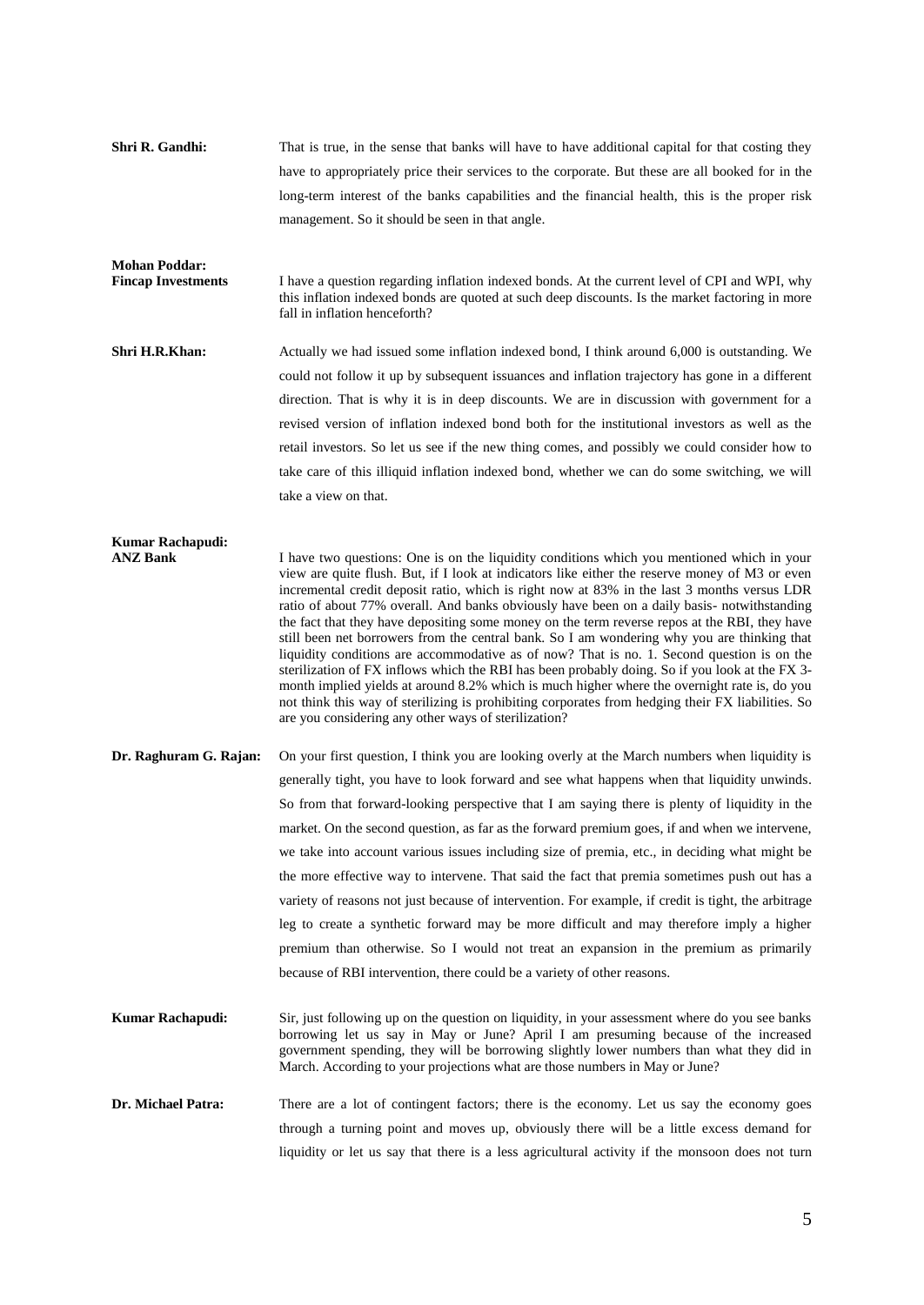favourable, then we will see a completely different roll out of liquidity in May and June. So it is too early to forecast liquidity in June when so many imponderables exist today. **Imran Sayed: Aegon Religare** My question has probably been partly answered; it is related to inflation indexed bonds. Now it is good that you are looking forward to issuing CPI-linked inflation indexed bonds. Once you start doing that can we have some visibility? Because the last time around the bonds were issued, people created products around inflation indexed bonds, and now the bonds are no longer issued. Now if were to issue CPI-linked bonds if you could give us some roadmap as to how, certainty about being issued in the future so that we can develop certain products or certain business case around inflation indexed bonds provide customers some real hedge against inflation and also have a business case for us? **Dr. Raghuram G. Rajan:** A very good suggestion and we will certainly keep this in mind. **Aastha Gudwani: Birla Sun Life Asset Management** Sir, just one question. There are three conditions and in spirit actually four, which have been laid out as to the ones which will condition the accommodative monetary policy stance going forward. The point is that all these conditions will take at least 6, 9, and 12 and may be longer months in terms of shaping up and having their impact. So, do we from this decipher that the next policy rate move is actually deferred until that time that these four conditions are met? **Dr. Raghuram G. Rajan:** I am not sure, when you say these conditions are met, it seems as if you have in mind a numerical something that is clear yes or no on each condition. I think the conditions are reflecting the kinds of things that we would like to see movement on. Precisely how much is something that we have to look at compositely looking at all what is happening including the information that comes in. So I would not ascribe a threshold number to each of the conditions and say if this falls below X, no action will be forthcoming. It is a composite big picture that we are going to look at. As you put it some of these elements will play out over a longer time but announcements can be made about what is likely to happen and that will also give us a sense of the composite picture. **Aastha Gudwani:** Sir, if you would allow just one point there; so when we are talking of, for example, impact of transmissions of the front loaded rate cuts or the supply response to the inputs such as power and land, so the announcements or the intention that these things are about to happen is what the RBI is going to look out for before the next action? **Dr. Raghuram G. Rajan:** You are trying to get me to be more precise than I was. I am saying we look at all these elements and develop and composite sense. Now obviously, some transmission has to take place, but how much and what about the likely sort of prospects of more happening. Those are the things we will have to gauge in determining when we make our next move. But again, I do not want to be more precise than saying these are the elements we need to look at. **Anjali Verma:** I have two questions. One is when we talk about real interest rates, are we looking at repo as the interest rate or should we be looking at the deposit rate? And second question is although we understand that RBI is largely targeting and focused on achieving CPI targets, but is it right if we are completely ignoring WPI disinflation which is underway?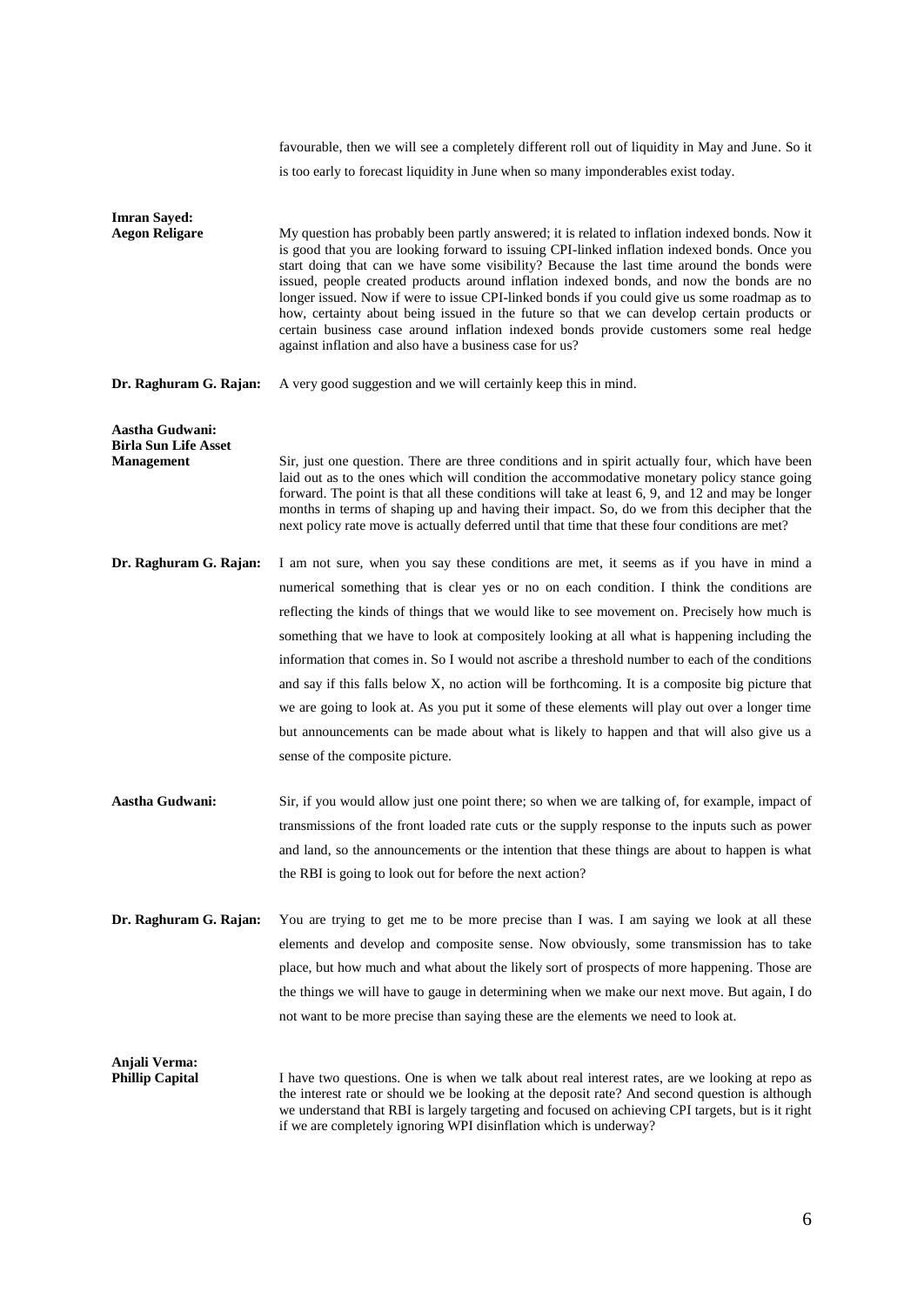## **Dr. Raghuram G. Rajan:** As far as the real interest rate goes, thus far we have been talking about the risk-free real interest rate in the Indian context which typically would mean a look forward CPI, something like the repo rate minus the look forward CPI. So that would be a good definition or working definition for you of what we think is the real interest rate. As far as the WPI goes, clearly, it is an issue that it is a number that we look at to inform ourselves of what is going on, both from international forces which have an effect on the WPI as well as corporate pressures because often this is a number which indicates to some extent corporate pricing power and corporate input cost. So it gives us a sense of what corporate see inflation as different from say the citizen. So it is an element in our thinking, but our target, if you will, is the CPI, not the WPI.

## **Naveen Sharma:** I have two questions: One is that on the fiscal consolidation path, we are saying that government is on a deleveraging path because it is going on a fiscal consolidation path, on the private sector we see mid-privates they are also on a deleveraging path, banks are not able to lend big ticket size because they are capital constrained. I am talking about the PSU banks which constitute 70% of the total book, FII limits are not being opened up and whatever corporate bond FII limits is there, precisely the money is going to PFCs. So one question which I have if at all when the economy picks up who is going to fund this growth?

- **Dr. Raghuram G. Rajan:** It is a good question. As the economy picks up, we have to be alert to funding constraints. As of now I do not see them as starkly as you see them, but we will certainly be alert, I think the government will also be alert to perhaps capital needs of PSU banks. So let us see, there is some room for banks to bring, especially the PSUs that can access markets, to raise capital from the markets also, over and above what they can do from the government. For the PSUs that do not have market access, they will have to make the case that they do need capital, and I am sure at that point that some capital will be forthcoming from the government. So we are not in that position right now but that does not mean we should not be thinking about that and there is some active discussion going on in the government on how to do these things.
- **Naveen Sharma:** Sir one more question was there that on the WPI and CPI as you have answered, now there is a stark difference between the fuel inflation in the WPI it is a  $(-14%)$  and CPI it is  $(+4%)$  The core reason which used to be close to be 0.98, now that is no more there from the last three or four readings. So how is RBI looking at it because I think it is very difficult to get this composition of CPI right and the way the data is collected, obviously, the series is not that old, but is RBI looking at that also or it is just that headline number and the core number which we are going by?
- **Dr. Michael Patra:** The petroleum that we import is reflected in WPI, but what is reflected in CPI is the fuel that households consume, and in the fuel category you will find that its really firewood and electricity prices which are determining the evolution of the fuel category. Most of the motor fuels that households use are in the transport and communication in the CPI. So that is the difference between the WPI and the CPI and we watch both very closely.

**Srinivas:**

Sir, how does one square up your forecast of inflation at 5.8 % and growth at 7.8% by the end of the year in the backdrop of flexible inflation targeting. If you really look at it, if one applies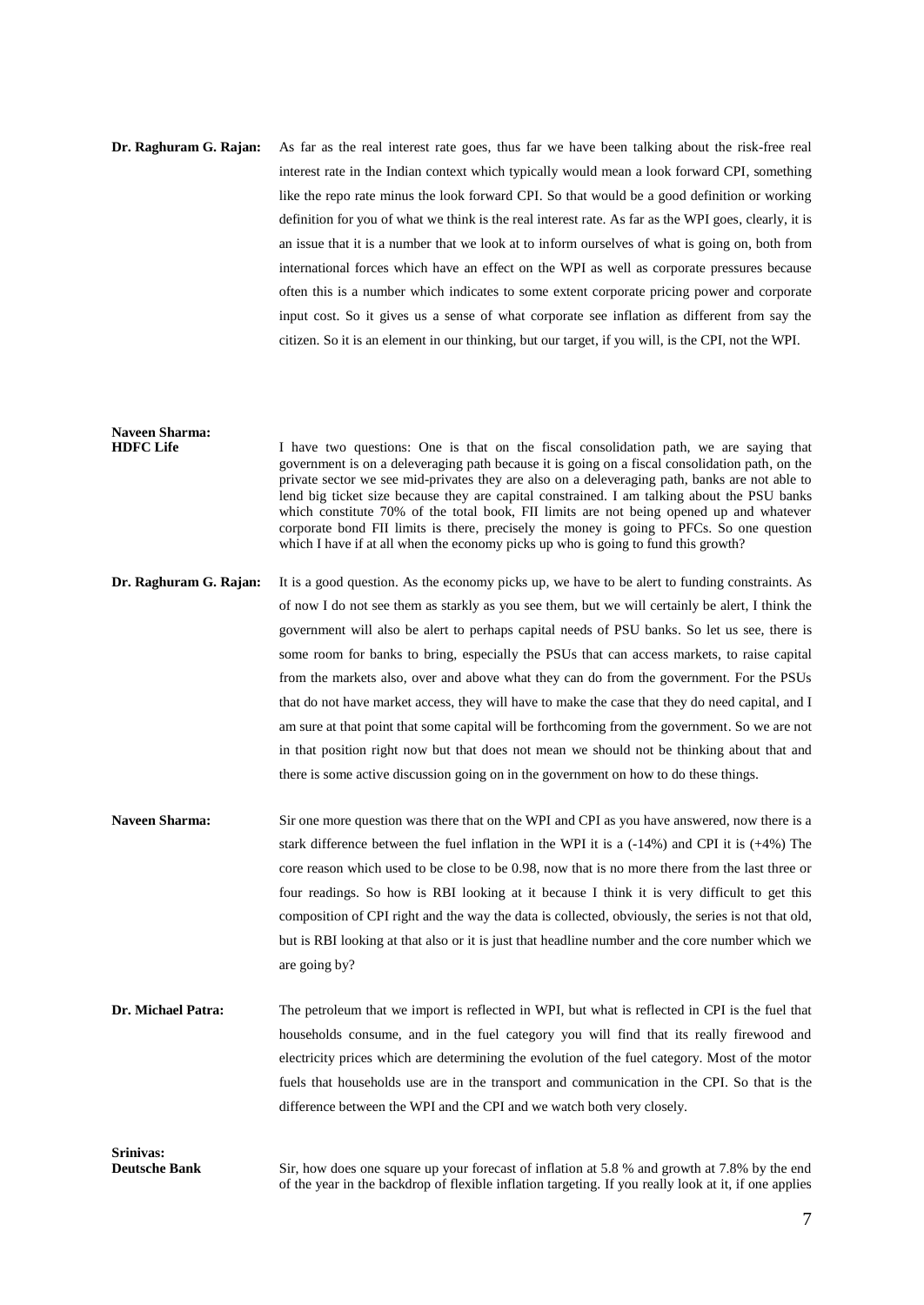basically a monetary policy rule to your forecast of both inflation and growth, then how does one square that up with the stance and the guidance that you have given?

- **Dr. Raghuram G. Rajan:** What you basically I think hinting at is what is our measure of potential growth? Because that is the plug figure which is going to tell you whether it is consistent with our stance or not, right. I think this is what Michael talked about earlier. Of course, we have to admit that we are still trying to understand the new CSO numbers and we are somewhat constrained to project growth based on the new numbers which we do not understand as well as we thought we understood the old numbers. So that is why it may seem that, as Michael said, determining potential growth is not that easy with such a short series of data and that creates a little bit of noise. But we feel fairly comfortable with our stance given, I think some of us have old growth numbers in mind, others have new growth numbers in mind, but we feel that to some extent we are still slightly below potential.
- **Srinivas:** Currently, the investment cycle is not really picking up because the system, that is the banks and borrowers, are undergoing a time correction, and by a time correction I really mean that banks are faced with stressed assets and they need to maintain capital and borrowers need to de-lever. So given this backdrop, would it have made sense to cut the CRR, I am giving a number say about 100 basis points, which would have actually helped transmission, not from a liquidity perspective, but really from a cost of funds perspective for banks. It could have actually compressed this time correction, in some ways this will actually be tantamount to a backdoor recapitalization of the banking system and could have complemented the Rs.7,000 crore that was budgeted and could have actually helped transmission. So is that line of enquiry correct, what are your thoughts?
- **Dr. Urjit R. Patel:** I think that you are comparing apples and bananas. The issue of the CRR as we discussed in the morning, of 50 basis points reduction in the CRR if you have a 10% would have resulted in a 2 to 5 basis points reduction in the lending rate. I think the issue of banks not having enough projects coming to them and corporates being leveraged, in some ways that issue is being tackled through the government's increase in investment that was announced in the budget. So, that is where the investment gap in some ways is being filled up or the cycle is being kick started with respect to roads, railways and the power sector.
- **Dr. Raghuram G. Rajan:** First, I think just endorsing Urjit's point about CRR cuts, these are miniscule. A 100 basis points cut in the CRR would release Rs.80,000 crore permanently into the system, but result in barely 7 or 8 basis points cut in lending rates even if they pass it all through and that is not clear also from the outset. So, I think we are talking orders of magnitude difference from CRR and I do not understand why the market has got so enthused about it. In fact it is of irrelevance at this point as far as the lending rates go. I think the issue about credit that you are talking about, I think SBI chairman today talked a little bit about credit growth picking up in a view over and above coal and telecom which obviously will need credit for the auctions that were conducted. So that is a good sign. But, also if you look at CMIE data which came out yesterday, it looks like investment is starting to pick up. These are early signs. Should not go to town celebrating about it, but stalled projects are coming down, investment intentions are picking up and I think that we are starting to see the beginnings of an investment cycle.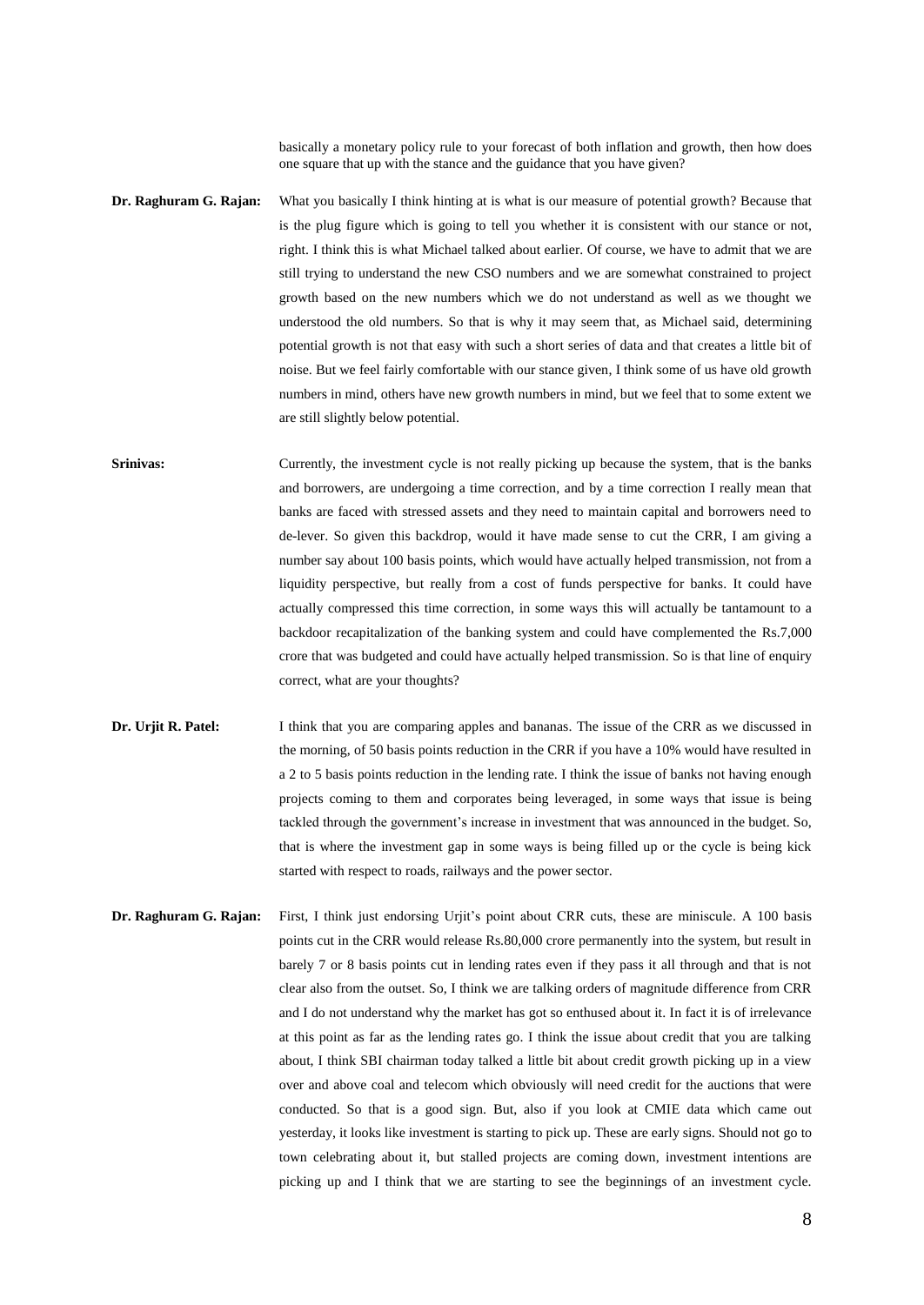|                                                                  | Finally, what our hope is that we can create enough new avenues of purchasing some of these                                                                                                                                                                                                                                                                                                                                                                                                                                         |
|------------------------------------------------------------------|-------------------------------------------------------------------------------------------------------------------------------------------------------------------------------------------------------------------------------------------------------------------------------------------------------------------------------------------------------------------------------------------------------------------------------------------------------------------------------------------------------------------------------------|
|                                                                  | assets or liquefying them; that highly leveraged players can deleverage and sell out of some of                                                                                                                                                                                                                                                                                                                                                                                                                                     |
|                                                                  | these or bring in more equity so the leverage comes down that way, but let us see.                                                                                                                                                                                                                                                                                                                                                                                                                                                  |
|                                                                  |                                                                                                                                                                                                                                                                                                                                                                                                                                                                                                                                     |
| <b>Abhay More:</b><br><b>Axis Bank</b>                           | I just wanted to ask, you have been reducing fixed rate overnight liquidity injection earlier.<br>Does it also mean we will be reducing the overnight LAF and if so what will allow us to do<br>that?                                                                                                                                                                                                                                                                                                                               |
| Dr. Raghuram G. Rajan:                                           | I do not think any reduction in the overnight LAF is currently contemplated. It will stay at                                                                                                                                                                                                                                                                                                                                                                                                                                        |
|                                                                  | 0.25% of NDTL and we want to keep a readily accessible window at a fixed rate. Everything                                                                                                                                                                                                                                                                                                                                                                                                                                           |
|                                                                  | else has been moved to the market rate and that was the intention. With us now providing                                                                                                                                                                                                                                                                                                                                                                                                                                            |
|                                                                  | additional liquidity as need be to ensure that the rate is close to the policy rate- the market rate                                                                                                                                                                                                                                                                                                                                                                                                                                |
|                                                                  | is close to the policy rate.                                                                                                                                                                                                                                                                                                                                                                                                                                                                                                        |
|                                                                  |                                                                                                                                                                                                                                                                                                                                                                                                                                                                                                                                     |
| <b>Harish Agarwal:</b><br><b>FirstRand Bank</b>                  | My question is regarding the reverse repo. Since like 2008-09 we are not operating on a<br>reverse repo rate and we understand that the WPI was around 10%. When we are looking at<br>CPI and we are comfortably sitting where CPI may come down going forward. Are we looking<br>to operate at a reverse repo going forward at any given point of time?                                                                                                                                                                            |
| Dr. Raghuram G. Rajan:                                           | I hope you do not mind in saying this, but this is the second issue that I found a little puzzling                                                                                                                                                                                                                                                                                                                                                                                                                                  |
|                                                                  | this time around, first was the CRR, why people got sort of gung-ho about it, and the second is                                                                                                                                                                                                                                                                                                                                                                                                                                     |
|                                                                  | this movement to reverse repo. If I were to move to reverse repo today, that means the                                                                                                                                                                                                                                                                                                                                                                                                                                              |
|                                                                  | operational rate in the market would move down to 6.5%. You are talking about 100 basis                                                                                                                                                                                                                                                                                                                                                                                                                                             |
|                                                                  | points cut in the policy rate. Smell the coffee guys! We are not going to cut interest rate by 100                                                                                                                                                                                                                                                                                                                                                                                                                                  |
|                                                                  | basis points overnight. So, the policy rate is today at the repo rate of 7.5%. If I want to bring                                                                                                                                                                                                                                                                                                                                                                                                                                   |
|                                                                  | that rate down, I will cut the policy rate. And I have given you the conditions under which we                                                                                                                                                                                                                                                                                                                                                                                                                                      |
|                                                                  | will cut the policy rate. But this whole suggestion of moving to the reverse repo and moving to                                                                                                                                                                                                                                                                                                                                                                                                                                     |
|                                                                  | liquidity surplus is, pardon the expression, just nuts!                                                                                                                                                                                                                                                                                                                                                                                                                                                                             |
|                                                                  |                                                                                                                                                                                                                                                                                                                                                                                                                                                                                                                                     |
| <b>Samiran Chakraborty:</b><br><b>Standard Chartered</b><br>Bank | Two questions, related: One is on the Monetary Policy Report, the projection of CPI inflation<br>for August 2015 is somewhat higher, the midpoint is around 5% but the policy statement said<br>that it is closer to 4%. I am just wondering whether there is a subjective element that you have<br>induced on the model to talk about the 4% target for August. Second is that if you have built in<br>a forecast for about 4% CPI by August, will the number above that surprise you and affect<br>your monetary policy decision? |
| Dr. Michael Patra:                                               | The 4% projection for August really comes out of what we already know. What we know                                                                                                                                                                                                                                                                                                                                                                                                                                                 |
|                                                                  | today is that there will be base effects right up to August which will allow CPI inflation to ease                                                                                                                                                                                                                                                                                                                                                                                                                                  |
|                                                                  | down to 4%. That is what our projections show. I wonder if you have separate projection show                                                                                                                                                                                                                                                                                                                                                                                                                                        |
|                                                                  | that it will come 5%, but most market participants seem to suggest that these favourable base                                                                                                                                                                                                                                                                                                                                                                                                                                       |
|                                                                  | effects will take it down to 4-4.5% and then it will rise again.                                                                                                                                                                                                                                                                                                                                                                                                                                                                    |
| <b>Samiran Chakraborty:</b>                                      | I am just looking at the projection of CPI inflation in the Monetary Policy Report. The<br>midpoint does not show 4% for August 2015.                                                                                                                                                                                                                                                                                                                                                                                               |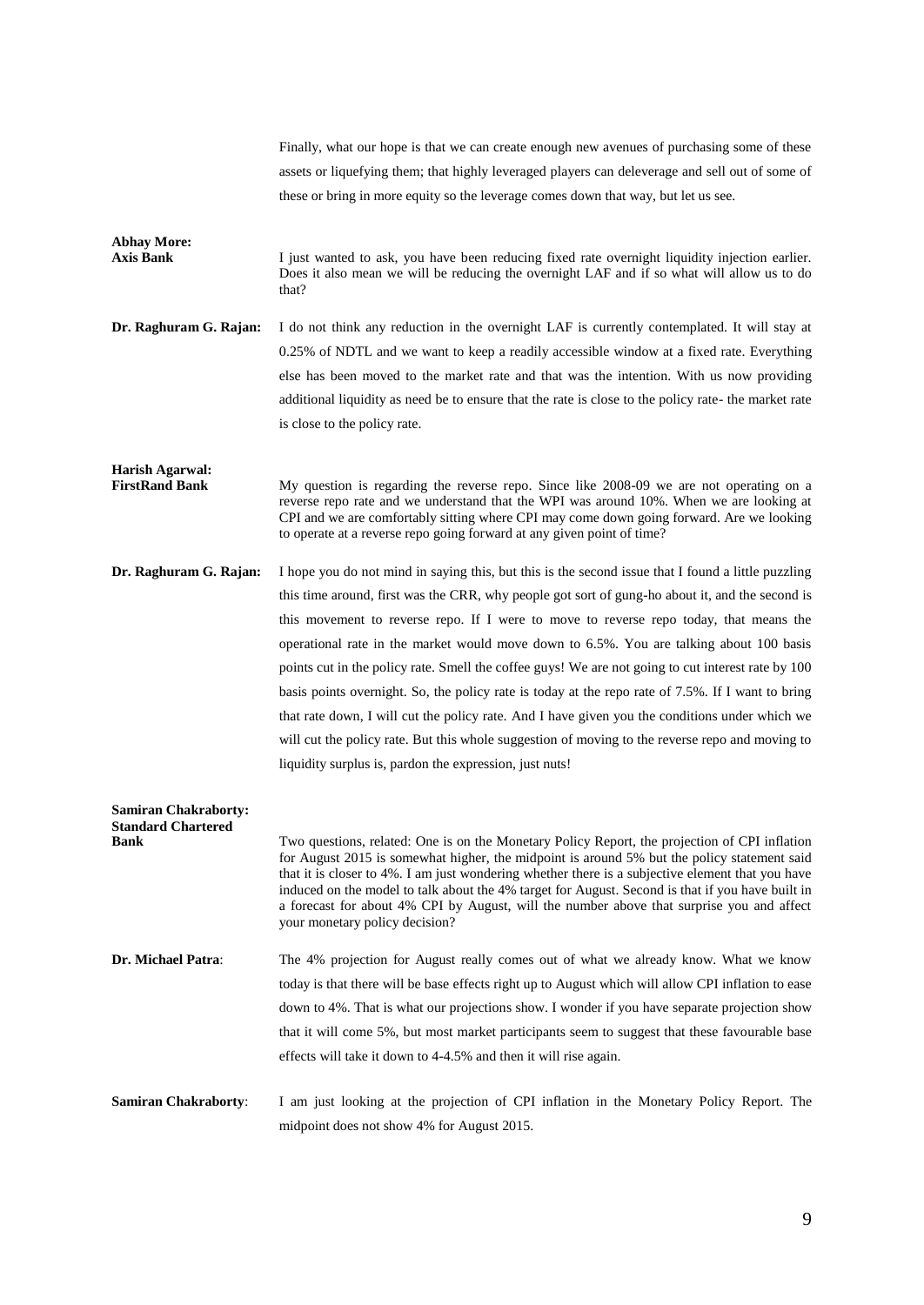**Dr. Michael Patra:** Yes, it does, I think you need to look at it carefully, it is also there in the policy, it is just an extension of the policy.

**Shubhada Rao:**

**Yes Bank** I was just wanting to seek your comments on a disconnect between banks and RBI perception of comfortable liquidity, because that clearly seems to be hampering the transmission and from assessment we believe that there seems to be a disconnect in what is comfortable liquidity from banking system's perspective and what is from RBI's perspective?

- **Dr. Raghuram G. Rajan:** You may well be right that there is a disconnect in perception, so let me say what I think RBI's perception of comfortable liquidity is. We have done away with the windows where you could borrow any amount of liquidity at a fixed price. And as a result, certain market players who used to finance themselves through our windows are finding it harder, because now they have to go and raise the money in the markets. We have tried to keep the market rate at close to the policy rate by injecting sufficient amounts of liquidity. Occasionally, there are spikes, for example, on March  $31<sup>st</sup>$ . But if you look at the volatility around the policy rate it has been substantially lower. Of course, it would be zero; if I give you an unlimited ability to borrow at the policy rate, because then you would just go to the window and borrow as much as you wanted. But given that we want to stop that and move towards market borrowing by the players, I think we have achieved a fair amount of consolidation or narrowness in the movement of market rates, they now tend to hug the policy rate. So, we would say there is a plenty of liquidity in the market, at least short-term liquidity when we hug the policy rate. There is also the aspect of long-term liquidity which is by how much do we increase the size of our balance sheet to accommodate credit growth. And there we make an estimate of what the nominal growth of the economy is, how that translates into an expansion in the size of our balance sheet and over the year we try and maintain that size of growth of the balance sheet. In some years, that is determined primarily by our purchase of government bonds, in some years that is determined primarily by our purchase of foreign exchange. And if we do purchase substantial amounts of foreign exchange over and beyond what we want to grow the balance sheet at, we have to sort of adjust the size of the balance sheet by selling government bonds, in other words, sterilization. That is basically what we do. I think we have been successful at both aspects but clearly, people you talk to may think differently.
- **Shubhada Rao:** Would it be that if there is a certain sense of visibility of liquidity going forward, the medium to long-term or a short liquidity, maybe the banking system as a whole would feel more confident of lowering the rates?
- **Dr. Raghuram G. Rajan:** Ultimately, banks have to take a call. This is not their primary source of borrowing and cannot be their primary source of borrowing. Our windows cannot be the primary source by which the financial system finances itself. Now, there have been some murmurs from the banks that somebody puts in money at 5 o'clock at night and they cannot immediately turn around and deposit at an adequate rate there. That is a question of management; we have extended our windows for banks to be able to redeploy that money quite a bit. We have accommodated some of these requests, but ultimately the Central bank cannot be the way banks manage their liquidity, they have to find other ways including sometimes not taking their clients' money or giving them an appropriate interest rate if it comes at 7 o'clock at night. So, the short-term